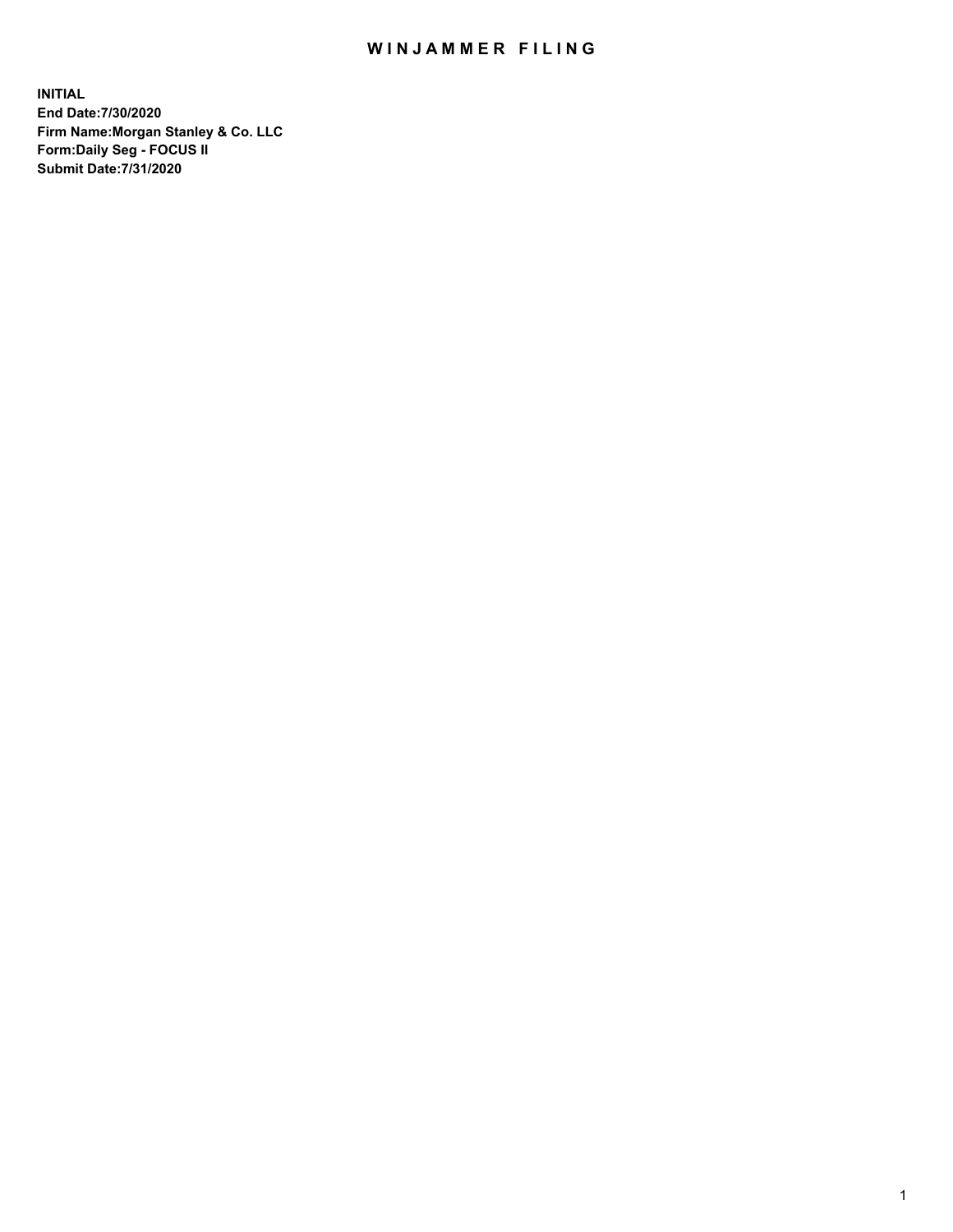**INITIAL End Date:7/30/2020 Firm Name:Morgan Stanley & Co. LLC Form:Daily Seg - FOCUS II Submit Date:7/31/2020 Daily Segregation - Cover Page**

| Name of Company                                                                                                                                                                                                                                                                                                                | <b>Morgan Stanley &amp; Co. LLC</b>                    |
|--------------------------------------------------------------------------------------------------------------------------------------------------------------------------------------------------------------------------------------------------------------------------------------------------------------------------------|--------------------------------------------------------|
| <b>Contact Name</b>                                                                                                                                                                                                                                                                                                            | <b>Ikram Shah</b>                                      |
| <b>Contact Phone Number</b>                                                                                                                                                                                                                                                                                                    | 212-276-0963                                           |
| <b>Contact Email Address</b>                                                                                                                                                                                                                                                                                                   | Ikram.shah@morganstanley.com                           |
| FCM's Customer Segregated Funds Residual Interest Target (choose one):<br>a. Minimum dollar amount: ; or<br>b. Minimum percentage of customer segregated funds required:% ; or<br>c. Dollar amount range between: and; or<br>d. Percentage range of customer segregated funds required between:% and%.                         | 235,000,000<br><u>0</u><br><u>00</u><br>0 Q            |
| FCM's Customer Secured Amount Funds Residual Interest Target (choose one):<br>a. Minimum dollar amount: ; or<br>b. Minimum percentage of customer secured funds required:%; or<br>c. Dollar amount range between: and; or<br>d. Percentage range of customer secured funds required between: % and %.                          | 140,000,000<br><u>0</u><br><u>00</u><br>0 <sub>0</sub> |
| FCM's Cleared Swaps Customer Collateral Residual Interest Target (choose one):<br>a. Minimum dollar amount: ; or<br>b. Minimum percentage of cleared swaps customer collateral required:% ; or<br>c. Dollar amount range between: and; or<br>d. Percentage range of cleared swaps customer collateral required between:% and%. | 92,000,000<br><u>0</u><br><u>00</u><br>0 <sub>0</sub>  |

Attach supporting documents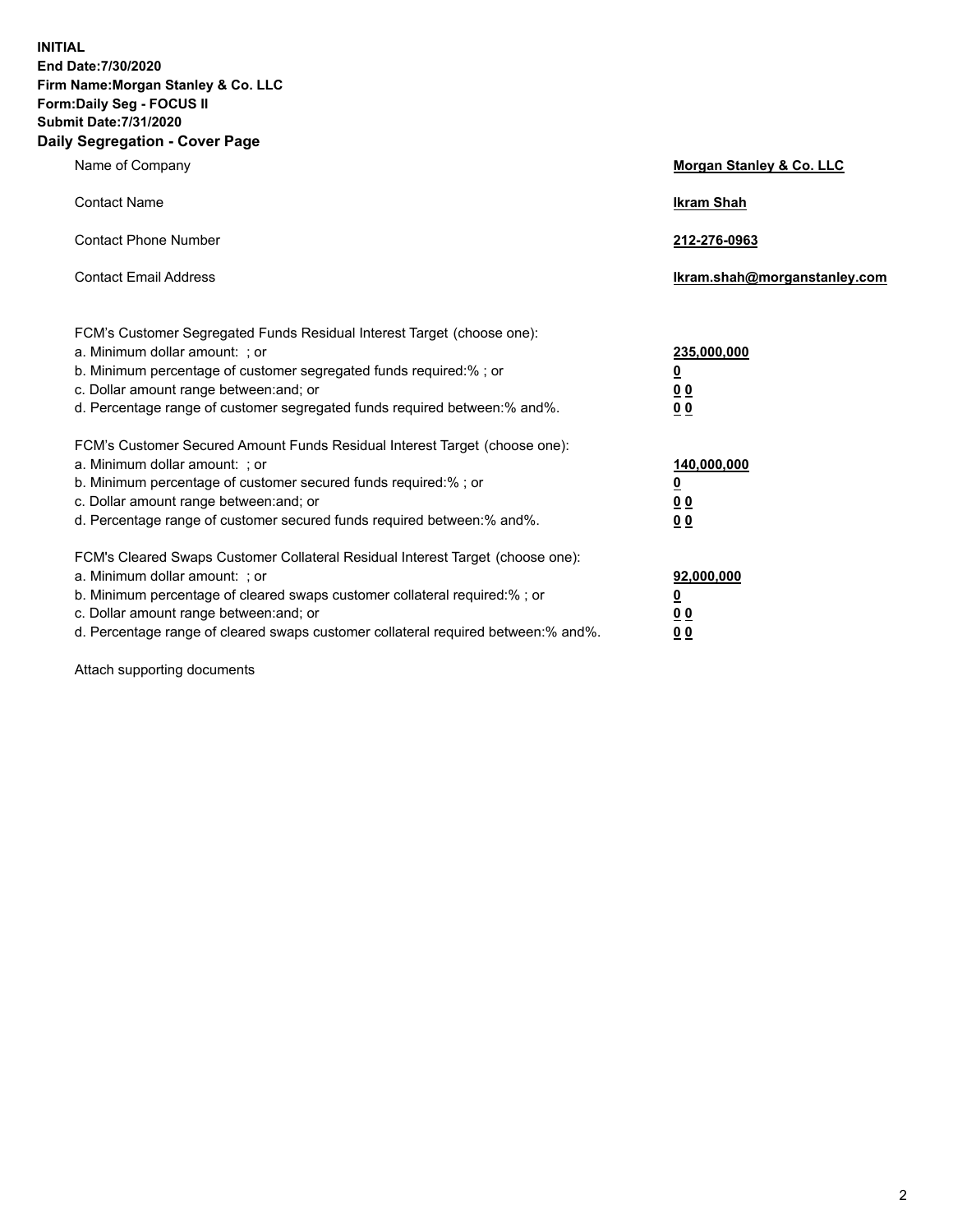## **INITIAL End Date:7/30/2020 Firm Name:Morgan Stanley & Co. LLC Form:Daily Seg - FOCUS II Submit Date:7/31/2020 Daily Segregation - Secured Amounts** Foreign Futures and Foreign Options Secured Amounts Amount required to be set aside pursuant to law, rule or regulation of a foreign government or a rule of a self-regulatory organization authorized thereunder **0** [7305] 1. Net ledger balance - Foreign Futures and Foreign Option Trading - All Customers A. Cash **4,066,212,456** [7315] B. Securities (at market) **3,137,426,705** [7317] 2. Net unrealized profit (loss) in open futures contracts traded on a foreign board of trade **459,040,043** [7325] 3. Exchange traded options a. Market value of open option contracts purchased on a foreign board of trade **11,493,454** [7335] b. Market value of open contracts granted (sold) on a foreign board of trade **-18,194,750** [7337] 4. Net equity (deficit) (add lines 1. 2. and 3.) **7,655,977,908** [7345] 5. Account liquidating to a deficit and account with a debit balances - gross amount **211,992,860** [7351] Less: amount offset by customer owned securities **and the securities**  $\frac{206,993,435}{206,993,435}$  [7352]  $\frac{4,999,425}{206,993,435}$ [7354] 6. Amount required to be set aside as the secured amount - Net Liquidating Equity Method (add lines 4 and 5) **7,660,977,333** [7355] 7. Greater of amount required to be set aside pursuant to foreign jurisdiction (above) or line 6. **7,660,977,333** [7360] FUNDS DEPOSITED IN SEPARATE REGULATION 30.7 ACCOUNTS 1. Cash in banks A. Banks located in the United States **550,330,245** [7500] B. Other banks qualified under Regulation 30.7 **593,262,777** [7520] **1,143,593,022** [7530] 2. Securities A. In safekeeping with banks located in the United States **464,250,801** [7540] B. In safekeeping with other banks qualified under Regulation 30.7 **0** [7560] **464,250,801** [7570] 3. Equities with registered futures commission merchants A. Cash **21,088,685** [7580] B. Securities **0** [7590] C. Unrealized gain (loss) on open futures contracts **5,838,088** [7600] D. Value of long option contracts **0** [7610] E. Value of short option contracts **0** [7615] **26,926,773** [7620] 4. Amounts held by clearing organizations of foreign boards of trade A. Cash **0** [7640] B. Securities **0** [7650] C. Amount due to (from) clearing organization - daily variation **0** [7660] D. Value of long option contracts **0** [7670] E. Value of short option contracts **0** [7675] **0** [7680] 5. Amounts held by members of foreign boards of trade A. Cash **3,121,113,814** [7700] B. Securities **2,673,175,904** [7710] C. Unrealized gain (loss) on open futures contracts **453,201,955** [7720] D. Value of long option contracts **11,493,454** [7730] E. Value of short option contracts **-18,194,750** [7735] **6,240,790,377** [7740] 6. Amounts with other depositories designated by a foreign board of trade **0** [7760] 7. Segregated funds on hand **0** [7765] 8. Total funds in separate section 30.7 accounts **7,875,560,973** [7770] 9. Excess (deficiency) Set Aside for Secured Amount (subtract line 7 Secured Statement Page 1 from Line 8) **214,583,640** [7380]

- 10. Management Target Amount for Excess funds in separate section 30.7 accounts **140,000,000** [7780]
- 11. Excess (deficiency) funds in separate 30.7 accounts over (under) Management Target **74,583,640** [7785]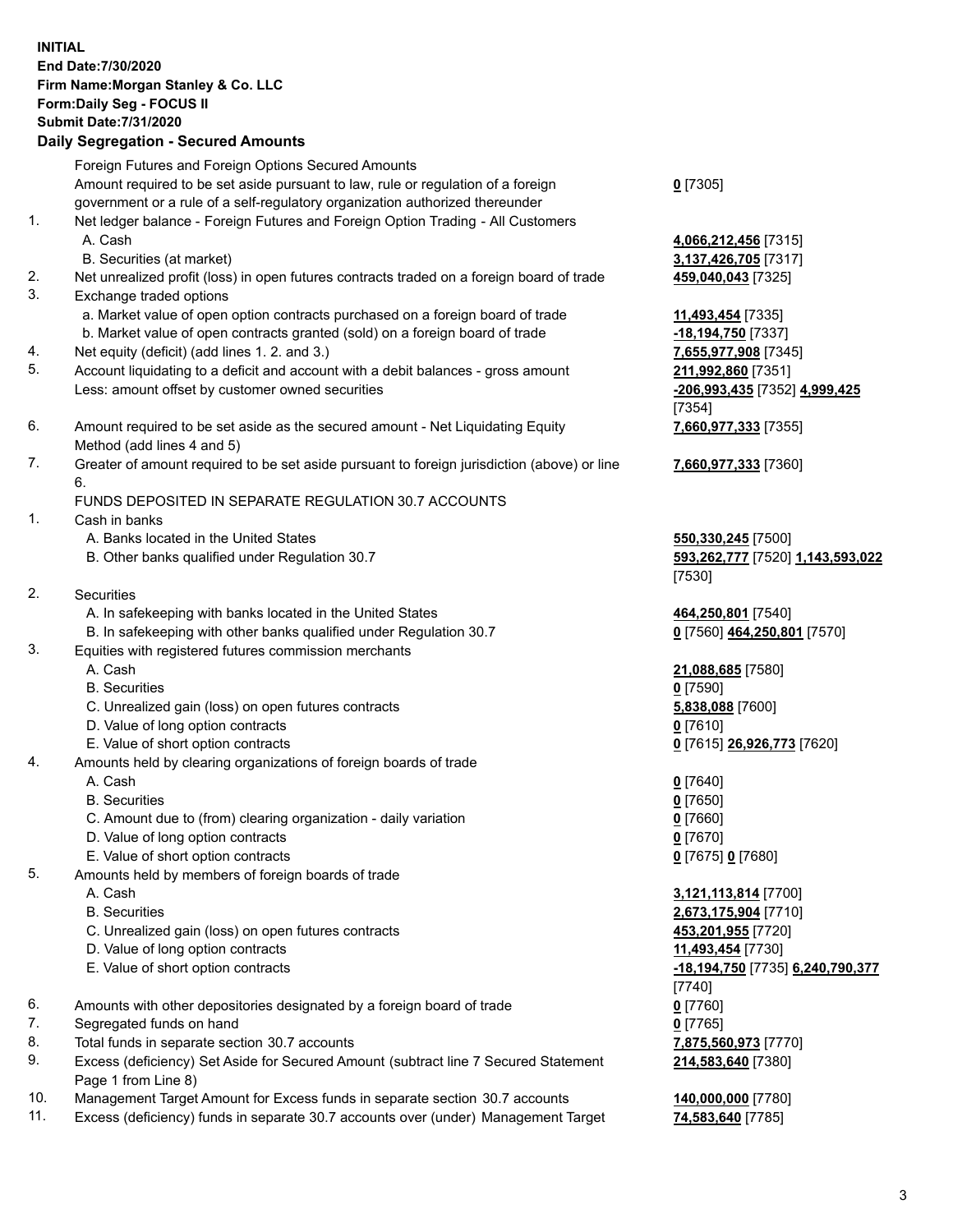**INITIAL End Date:7/30/2020 Firm Name:Morgan Stanley & Co. LLC Form:Daily Seg - FOCUS II Submit Date:7/31/2020 Daily Segregation - Segregation Statement** SEGREGATION REQUIREMENTS(Section 4d(2) of the CEAct) 1. Net ledger balance A. Cash **13,360,402,126** [7010] B. Securities (at market) **8,561,853,109** [7020] 2. Net unrealized profit (loss) in open futures contracts traded on a contract market **3,763,580,695** [7030] 3. Exchange traded options A. Add market value of open option contracts purchased on a contract market **495,194,379** [7032] B. Deduct market value of open option contracts granted (sold) on a contract market **-418,475,143** [7033] 4. Net equity (deficit) (add lines 1, 2 and 3) **25,762,555,166** [7040] 5. Accounts liquidating to a deficit and accounts with debit balances - gross amount **294,212,708** [7045] Less: amount offset by customer securities **-289,227,907** [7047] **4,984,801** [7050] 6. Amount required to be segregated (add lines 4 and 5) **25,767,539,967** [7060] FUNDS IN SEGREGATED ACCOUNTS 7. Deposited in segregated funds bank accounts A. Cash **4,761,871,515** [7070] B. Securities representing investments of customers' funds (at market) **0** [7080] C. Securities held for particular customers or option customers in lieu of cash (at market) **814,650,661** [7090] 8. Margins on deposit with derivatives clearing organizations of contract markets A. Cash **12,504,880,807** [7100] B. Securities representing investments of customers' funds (at market) **0** [7110] C. Securities held for particular customers or option customers in lieu of cash (at market) **7,747,202,448** [7120] 9. Net settlement from (to) derivatives clearing organizations of contract markets **234,572,668** [7130] 10. Exchange traded options A. Value of open long option contracts **495,194,379** [7132] B. Value of open short option contracts **-418,475,143** [7133] 11. Net equities with other FCMs A. Net liquidating equity **15,444,404** [7140] B. Securities representing investments of customers' funds (at market) **0** [7160] C. Securities held for particular customers or option customers in lieu of cash (at market) **0** [7170] 12. Segregated funds on hand **0** [7150] 13. Total amount in segregation (add lines 7 through 12) **26,155,341,739** [7180] 14. Excess (deficiency) funds in segregation (subtract line 6 from line 13) **387,801,772** [7190] 15. Management Target Amount for Excess funds in segregation **235,000,000** [7194]

16. Excess (deficiency) funds in segregation over (under) Management Target Amount Excess

**152,801,772** [7198]